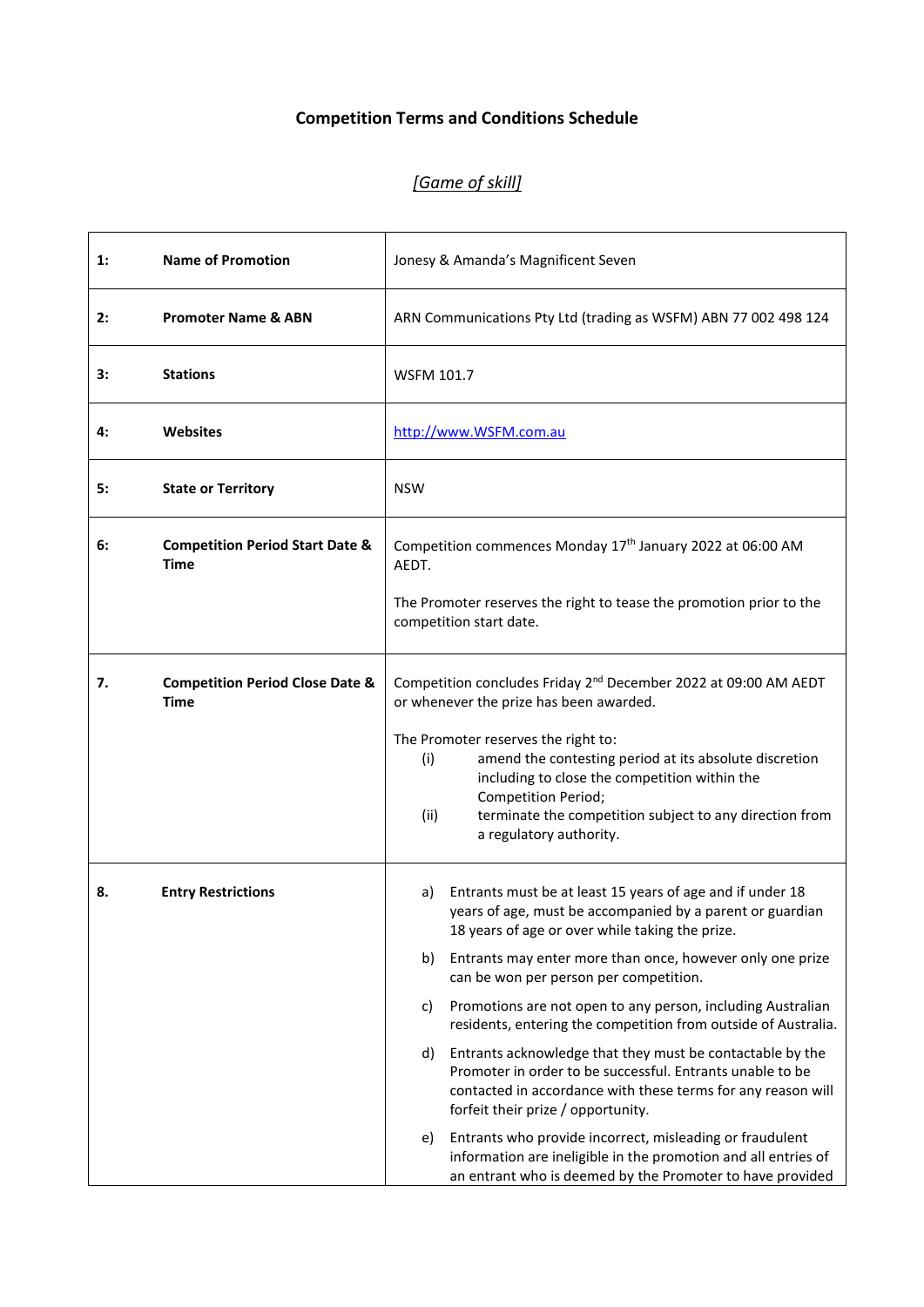|                    |     | incorrect or misleading information may, at the discretion of<br>the Promoter be deemed invalid.                                                                                                                                                                                                                                 |
|--------------------|-----|----------------------------------------------------------------------------------------------------------------------------------------------------------------------------------------------------------------------------------------------------------------------------------------------------------------------------------|
|                    | f)  | Entrants may be required to sign a legal indemnity form prior<br>to accepting any prizes.                                                                                                                                                                                                                                        |
|                    | g)  | Entrants must be a resident in NSW                                                                                                                                                                                                                                                                                               |
|                    | h)  | If Entrants are under 18 years of age, they must be<br>accompanied by a parent or guardian 18 years of age or over<br>while taking the prize.                                                                                                                                                                                    |
|                    | i)  | Entrants may be required to provide a nominated valid<br>Australian bank account as requested by the Promoter, in the<br>event that the entrant is a winner.                                                                                                                                                                     |
|                    | j)  | A person that is put to air, or determined as an on air prize<br>winner cannot pass the telephone call on to anyone else, and<br>should this occur, any person that is on air or has been<br>passed the phone in this capacity will not be eligible for a<br>prize, at the discretion of the Promoter.                           |
|                    | k)  | If for any technical reason, the phone line drops out, or they<br>are inaudible or they are or they are unreachable for any<br>reason (including without limitation any technical or<br>operator error), the entrant will not be awarded with a prize.                                                                           |
| How to enter<br>9. |     | At various times during the Competition Period (and in some cases<br>prior to the competition start date):                                                                                                                                                                                                                       |
|                    |     | (a) The Promoter will solicit on 13 WSFM (13 97 36) for callers to<br>participate in Jonesy & Amanda's Magnificent Seven during a<br>specified time period. Listeners may also be invited via<br>Station on-air commercials; announcer solicits or via social<br>media to take part in the competition.                          |
|                    |     | (b) The Promoter will select the callers to play Jonesy &<br>Amanda's Magnificent Seven in its absolute discretion.                                                                                                                                                                                                              |
|                    |     | (c) Entrants may be required to go through an eligibility checklist<br>off air (at the absolute discretion of the Promoter) as noted<br>in the entry restrictions. If the entrant who successfully calls<br>does not meet the eligibility requirements, they will not go<br>through to play Jonesy & Amanda's Magnificent Seven. |
|                    |     | (d) The nominated caller with have the first opportunity to play<br>and will be given a trivia question. The caller will need to<br>answer the question correctly in order to progress further<br>into the game.                                                                                                                 |
|                    |     | (e) Once a question is answered incorrectly, the caller<br>automatically forfeits the prize and the chance to play and<br>another caller is taken.                                                                                                                                                                               |
|                    | (f) | This continues until the 7 <sup>th</sup> question is reached, with the final<br>caller who answers the 7 <sup>th</sup> question correctly being deemed<br>the winner.                                                                                                                                                            |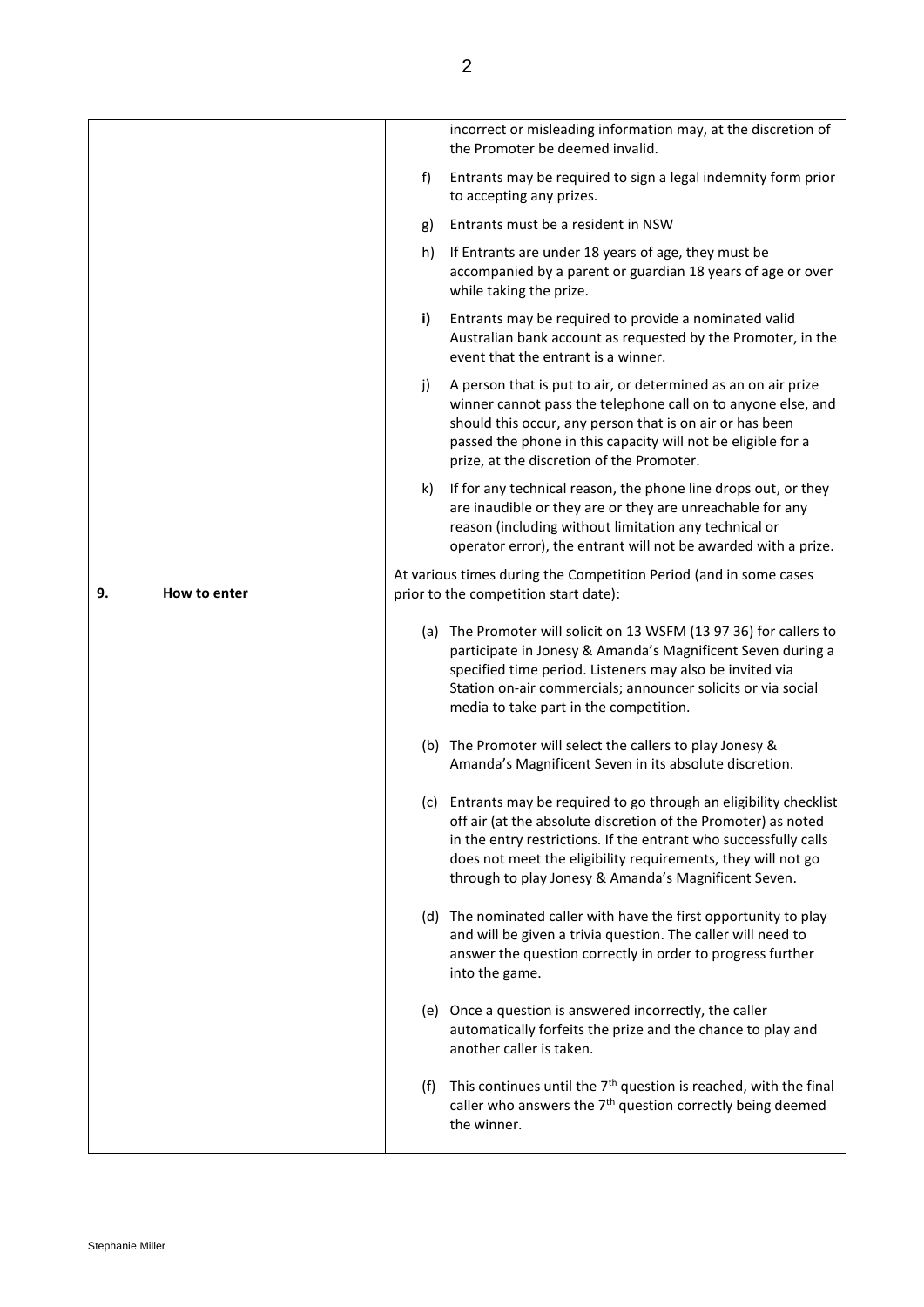|     |                              | (g) At any time during contesting the announcer(s) may give the<br>entrant additional challenges or bribes. Examples including,<br>but not limited to: A bonus round/double or nothing.                                  |
|-----|------------------------------|--------------------------------------------------------------------------------------------------------------------------------------------------------------------------------------------------------------------------|
|     |                              | (h) Rules will be stipulated on air by the Promoter, at its<br>absolute discretion.                                                                                                                                      |
|     |                              | A prize is not guaranteed if the contestant does not answer<br>(i)<br>the questions correctly.                                                                                                                           |
|     |                              | (j)<br>The Promoter's decision is final and no correspondence will<br>be entered into.                                                                                                                                   |
|     |                              | (k) The Promoter reserves the right in its absolute discretion to<br>refrain from broadcasting any call.                                                                                                                 |
| 10. | <b>Limitation on entries</b> | Entrants may enter the competition as many times as they wish,<br>however Entrants may only win one (1) prize each.                                                                                                      |
| 11. | <b>Challenge Details</b>     | N/A                                                                                                                                                                                                                      |
| 12. | <b>Judging Criteria</b>      | Each entrant will be individually judged (by representatives of the<br>Promoter) based on the fact sheet the announcers have on hand.                                                                                    |
|     |                              | The Promoter's decision is final and no correspondence will be<br>entered into.                                                                                                                                          |
| 13. | <b>Draw Details</b>          | N/A                                                                                                                                                                                                                      |
| 14: | <b>Prize Details</b>         | The daily prize will consist of 2 items, which may include (but not<br>limited to) a CD pack, event tickets, vouchers, books, DVDs, electrical<br>items and cash.                                                        |
|     |                              | The prizes will be determined by the Promoter and will vary from week<br>to week.                                                                                                                                        |
|     |                              | The minimum daily prize value will be \$50, with the maximum prize<br>value not exceeding \$600                                                                                                                          |
| 15: | <b>Total Prize Value</b>     | Up to \$80,000 inc. GST                                                                                                                                                                                                  |
| 16: | <b>Winner Notification</b>   | The prize winner will be notified on-air if they have been successful in<br>winning a prize. The prize winner will then be kept on the telephone<br>or contacted after winning via phone or email to organise the prize. |
|     |                              | If an entrant is unsuccessful in obtaining a prize, they will be notified<br>on-air and there will be no follow up from the Promoter.                                                                                    |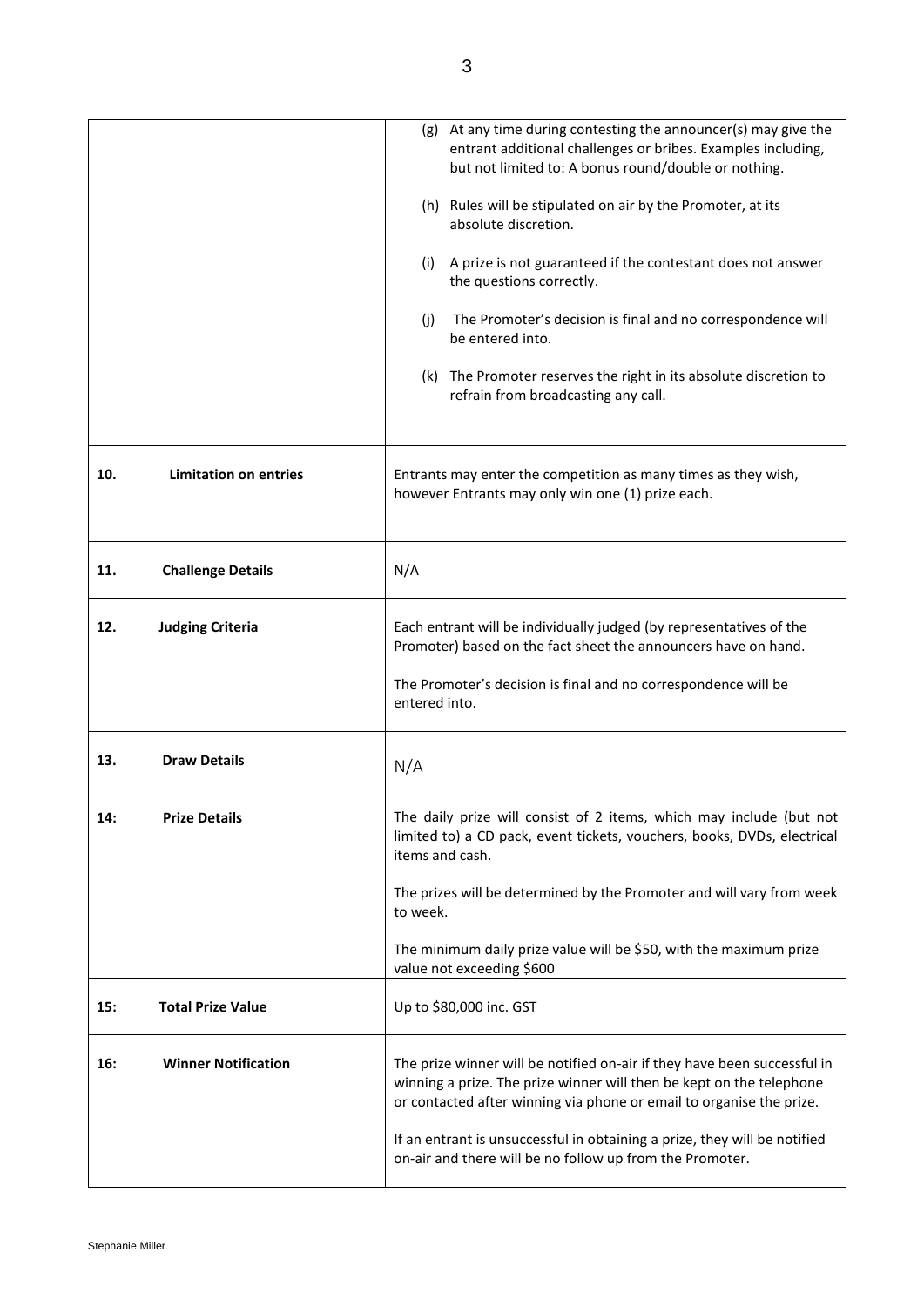| 17. | <b>Publication Details</b>      | Winners of prizes valued at over \$500 (inc GST) will be published on<br>the Station Website 'WIN' Page.                                                                                                                                                                                                                                                                                                                                                                                                                           |
|-----|---------------------------------|------------------------------------------------------------------------------------------------------------------------------------------------------------------------------------------------------------------------------------------------------------------------------------------------------------------------------------------------------------------------------------------------------------------------------------------------------------------------------------------------------------------------------------|
| 18: | <b>Prize Claim and Delivery</b> | Prizes must be claimed by within 3 months following the date of the<br>competition win.                                                                                                                                                                                                                                                                                                                                                                                                                                            |
|     |                                 | Winners may be required to prove their identity and show evidence<br>as documented on their birth certificate, driver's licence or passport<br>before any prize is rewarded.                                                                                                                                                                                                                                                                                                                                                       |
|     |                                 | Winners may also be required to provide any documentation which<br>the Promoter and/or the Promoter's insurer reasonably requests for<br>the purposes of prize redemption.                                                                                                                                                                                                                                                                                                                                                         |
|     |                                 | If the prize has been arranged for a certain time/date then the winner<br>must be available to take this as specified by the Promoter. If the<br>winner is unable to facilitate this, then they may be required to forfeit<br>the prize.                                                                                                                                                                                                                                                                                           |
|     |                                 | The Promoter will not be liable for prizes that are damaged or lost in<br>the mail or not delivered to the winner due to external circumstances<br>outside of the Promoter's control. No compensation or replacement<br>prizes will be offered.                                                                                                                                                                                                                                                                                    |
|     |                                 | Where the prize is a good or product<br>By Post - The prize/s may be provided to the prize winner/s<br>$\bullet$<br>by the prize provider and can be delivered to the winners<br>residential address via mail or delivered via email<br>Collection at Station - The prize/s will be available for<br>$\bullet$<br>collection by the winner from the Station (or by the winner's<br>parent/guardian if the winner is under 18 years of age). The<br>Station will contact the winner when their prize is ready for<br>collection.    |
|     |                                 | Where the prize is money<br>Bank Transfer - The prize will be transferred to the winner's<br>nominated bank account via electronic funds transfer (or to<br>the nominated bank account of the winner's parent/guardian<br>if the winner is under 18 years of age). This may take up to 4<br>weeks to show up in the winning contestant's nominated<br>bank account.<br>Cheque - The prize will be awarded to the winner (or to the<br>winner's parent/guardian if the winner is under 18 years of<br>age) in the form of a cheque. |
|     |                                 | Where the prize is a voucher or tickets<br>Mail or Email - The prize/s may be provided to the prize<br>winner/s by the prize provider and can be delivered to the<br>winners residential address via mail or delivered via email<br>Collection at Station - The prize/s will be available for<br>$\bullet$<br>collection by the winner from the Station (or by the winner's<br>parent/guardian if the winner is under 18 years of age). The<br>Station will contact the winner when their prize is ready for<br>collection.        |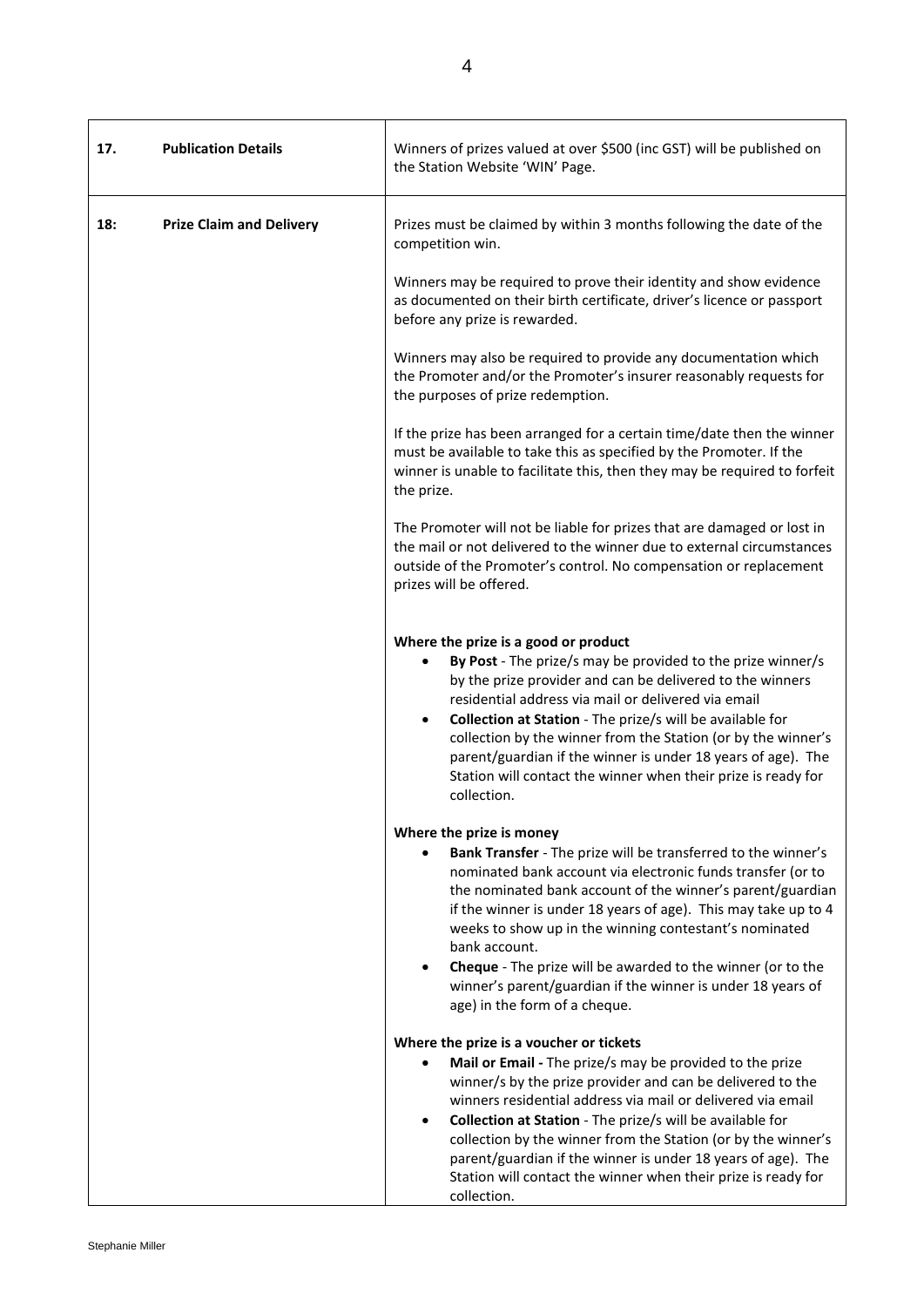| 19. | <b>Prize Claim Date and Time</b><br>& Unclaimed Prize Draw | <b>Prize Claim</b><br>Unless otherwise specified by The Promoter prize/s must be claimed<br>within 3 months from the date of the contest and win.<br>If the winner does not claim their prize(s) within a three-month<br>period, they will forfeit their prize.<br>The Promoter will not be liable for prizes that are damaged or lost in<br>the mail or not delivered to the winner due to external circumstances<br>outside of the Promoter's control. No compensation or replacement<br>prizes will be offered.<br><b>Unclaimed prize draw</b><br>There will be no unclaimed prize draw.                                                                                                                                                                                                                                                                                                                                                                                                                                                                                                                                                                                                                                                                                                                                                                                                                                                                                                                                                                                                                                                                                                                                                                                                                                                                                                                                                                |
|-----|------------------------------------------------------------|------------------------------------------------------------------------------------------------------------------------------------------------------------------------------------------------------------------------------------------------------------------------------------------------------------------------------------------------------------------------------------------------------------------------------------------------------------------------------------------------------------------------------------------------------------------------------------------------------------------------------------------------------------------------------------------------------------------------------------------------------------------------------------------------------------------------------------------------------------------------------------------------------------------------------------------------------------------------------------------------------------------------------------------------------------------------------------------------------------------------------------------------------------------------------------------------------------------------------------------------------------------------------------------------------------------------------------------------------------------------------------------------------------------------------------------------------------------------------------------------------------------------------------------------------------------------------------------------------------------------------------------------------------------------------------------------------------------------------------------------------------------------------------------------------------------------------------------------------------------------------------------------------------------------------------------------------------|
| 20. | <b>Special conditions</b>                                  | General<br>The Promoter's decision is final and no correspondence will be<br>entered into regarding the award of any prize or the pronouncement<br>of a winner or winners (as applicable).<br>Prizes awarded are subject to availability and are at the complete<br>discretion of the Promoter.<br>Should any elements of the prize be changed, moved, cancelled or not<br>available for any unforeseen reason or for reasons outside of the<br>Promoter's control (including for example COVID-19), the Promoter<br>takes no responsibility and the Prize Winners will not be<br>compensated.<br>Prior to acceptance of any prize, the Promoter may require the<br>winner to sign documents including a prize acceptance form, consent<br>to broadcast (such as an image or footage release), liability or<br>publicity waiver or indemnity form. Any winner that fails to sign any<br>required documentation as requested by the Promoter may be<br>disqualified from the promotion.<br>It may also be a condition of being a prize winner that winners be<br>available for on-air interviews and/or in-studio and/or on location<br>interviews, photos or videos as part of redeeming a prize.<br>Should there be any technical malfunctions for any reason, the<br>Promoter has the option to extend the time period for giveaways<br>and/or change the specified day. The Promoter will then stipulate on<br>air the new end time of the competition. Where applicable,<br>contestants may at the absolute discretion of the Promoter be<br>awarded the prize off air.<br><b>Information collected</b><br>The Entrant acknowledges and agrees that their personal information<br>will be collected for the purpose of administering the competition and<br>arranging for the prize to be provided to the winning Entrants, and<br>otherwise in accordance with the Promoter's privacy statement at<br>http://www.arn.com.au/about-us/privacy-policy/. |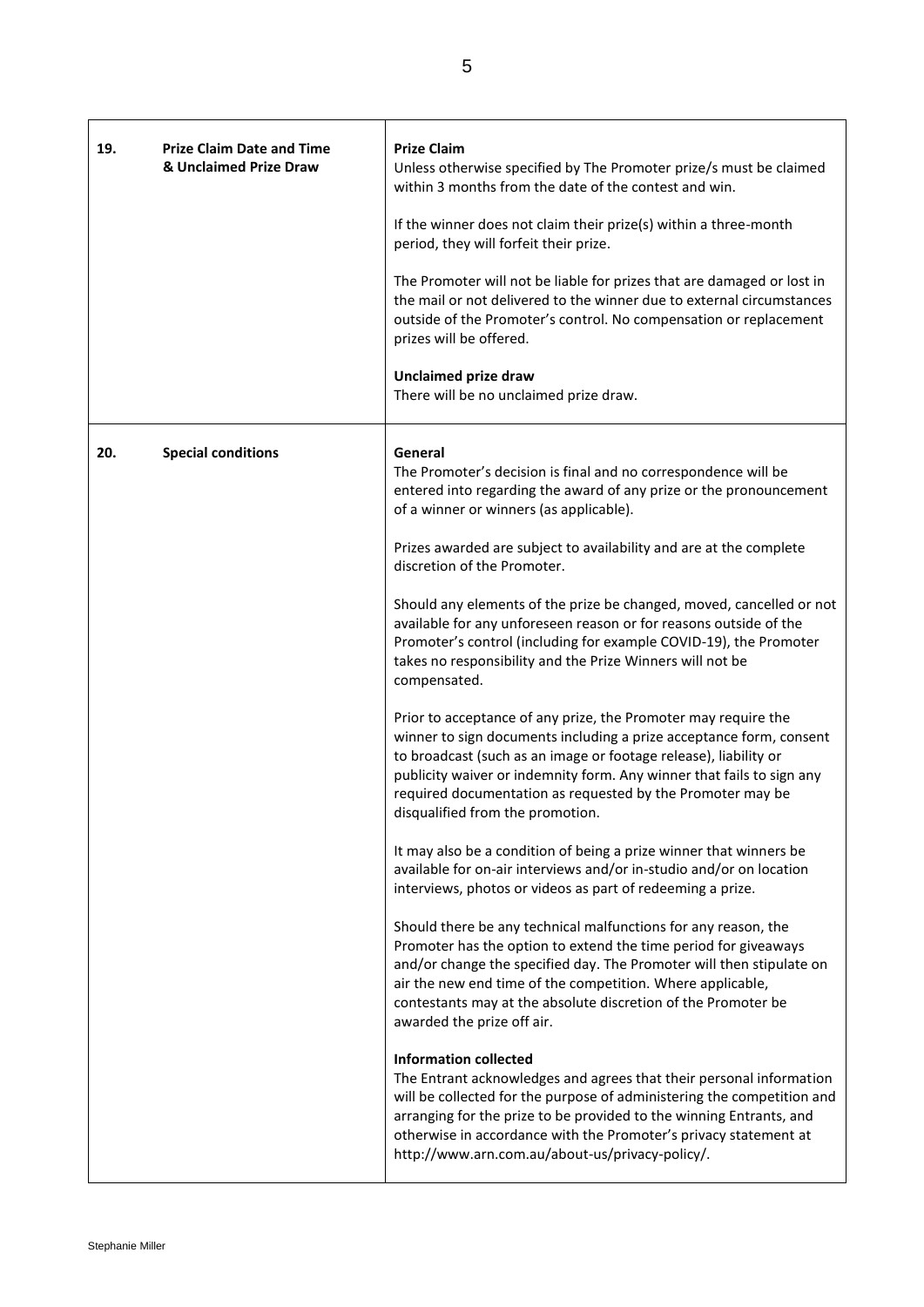### **Contesting dates**

Contesting dates for prize giveaways is at the absolute discretion of the Promoter. Should for any reason the contesting dates need to change (for example, due to talent being unavailable, technical difficulties with the phones or other equipment, and/or any changes to prize availability) the Promoter will communicate the date change on air, online and/or on social. The Promoter also has the option to extend the existing contesting day should it be required for any reason.

### **Promoter's right to request further information**

The Promoter, in its sole and absolute discretion, may request for more information with respect to an entry. Contact by the Promoter or the Station does not mean that the entry is deemed the winner.

### **Promoter's right to exclude any entrant**

The Promoter reserves the right to exclude any entrant in its absolute discretion, including should it deem an entrant to be unsuitable for participation in the promotion.

### **Phone calls**

If an entrant's phone line drops out, or for any reason the entrant's answer is inaudible, or the announcers are unable to hear the entrant on the phone line, the Promoter (in its sole and absolute discretion) may decide to replace the selected entrant by randomly selecting another entrant who has called through to the Station.

### **[**delete if not applicable**] Challenges**

Challengers may be required to complete a medical questionnaire and/or sign an indemnity/waiver prior to taking part in any challenge. The Promoter reserves the right to disqualify anyone it deems unsuitable to participate in a challenge based on potential risk to their health.

By entering this competition, Entrants grants to the Promoter approval to contact the Challengers when the Promoter deems necessary, including for on-air or pre-recorded interviews. Challengers may be contacted throughout the course of the competition and event period on multiple occasions.

The Challengers must consent to all elements of the Challenge being described, recorded, filmed and/or photographed as part of the challenge. Challengers must also agree to the use of footage, photographs recordings or descriptions taken of the challenge to be broadcast or published by the Promoter in its discretion, including for promotional purposes. Entrants may be recorded on Facebook and/or Instagram Live throughout the challenge.

Should the Challenger refuse, or fail to satisfactorily complete the challenge within the time specified, they will forgo any prize and the Station will not be required to conduct the challenge again.

Challengers are subject to any additional terms and conditions placed by the venue in which the event is to be held.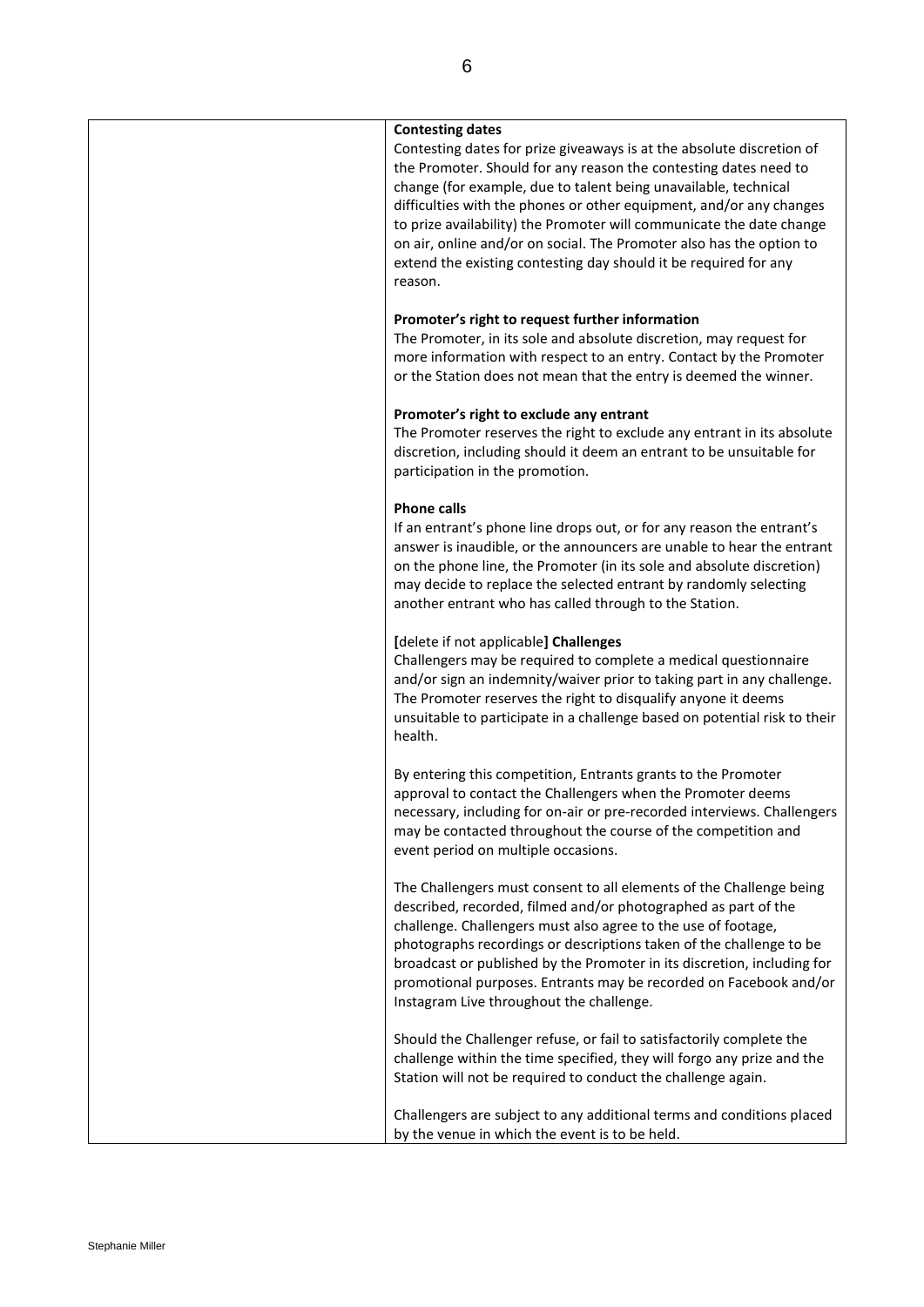The Station's decision as to the result of the challenge is final and no correspondence will be entered into.

### **Pre-record where the contesting segment cannot run live**

Should the contesting segment not be able to run live, the Promoter will pre-record a segment with entrants from the list which will run on the pre-recorded show day. Any listener who is chosen to participate in a pre-recorded segment will be made aware at the time of participating. Anyone who takes part in a pre-recorded segment will have their minor. major prizes awarded in accordance with a 'live' segment win.

Any listener who is chosen to participate in a pre-recorded segment must not make any statement, announcement or comment to the public or any media regarding their participation, without the express prior approval of the Promoter.

### **Consent to further contact by the Station**

By entering this Promotion you agree that the Promoter or its related entities can contact you for future promotions, including but not limited to, using your details and broadcasting them on air and/or online.

The Promoter will only collect and use your details in accordance with its Privacy Policy a[t http://www.arn.com.au/about-us/privacy-policy/](http://www.arn.com.au/about-us/privacy-policy/)

#### **Consent to broadcast participation in contest**

By entering this competition, Entrants grant to the Promoter a perpetual, non-exclusive, royalty free licence to use their name, image, voice, likeness, biographic information or any other material that identifies them, including any photographic, visual or sound recordings of the same (collectively, Recordings), for the purposes of conducting the competition and for marketing and promotional purposes. This licence includes any social media material published in accordance with the Competition.

### **Special consent to broadcast FOR MINORS**

By entering this competition, parents/guardians acknowledge that their child (**Minor**) will be participating in the promotion and it may feature audio recordings of the nominated contestant and that they may be broadcast, communicated or published by the Station or otherwise receive publicity. Entrants expressly authorise the Promoter to publish the Minor's likeness or matter that identifies the Minor in any material associated with the Activity. Entrants grant to the Promoter a perpetual, non-exclusive, royalty free licence to use their or their child's name, image, voice, likeness, biographic information or any other material that identifies them, including any photographic, visual or sound recordings of the same (collectively, Recordings), for the purposes of conducting the competition and for marketing and promotional purposes.

#### **Indemnity**

Contestants indemnify the Promoter and its related entities against any claim, action, proceeding, loss or expense arising out of any liability for claims by a third party, or any claims they may have, caused by or in connection with their participation in the Competition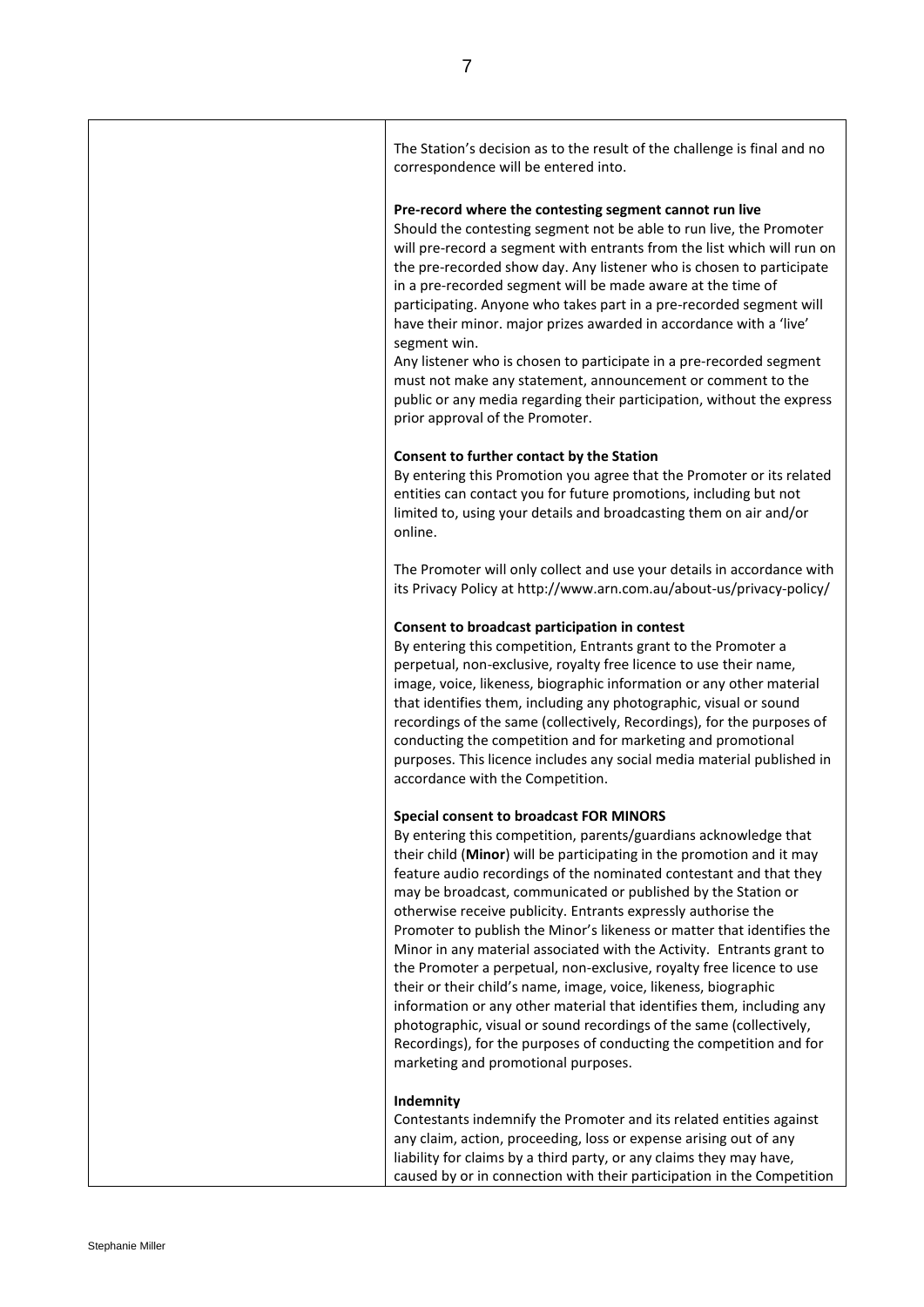| or the acceptance of any prize. The Promoter has no ongoing liability<br>to the entrant or their nominated person, for any reason whatsoever.                                                                                                                                                                                                                                                                                                                                                                                                                             |
|---------------------------------------------------------------------------------------------------------------------------------------------------------------------------------------------------------------------------------------------------------------------------------------------------------------------------------------------------------------------------------------------------------------------------------------------------------------------------------------------------------------------------------------------------------------------------|
| <b>Clues and Hints</b><br>The Promoter reserves the right to provide hints and clues prior to the<br>contesting segment. Clues may be given away, without limitation, via<br>television, websites, social networking sites and/or on the radio, at<br>the absolute discretion of the Promoter. Clues and hints may be also<br>provided to the contestant during the quiz. Clues and hints will be<br>given at the complete discretion of the Promoter who reserves the<br>right to award additional clues or hints but is under no obligation or<br>expectation to do so. |

**The Australian Radio Network General Terms and Conditions as published on the Station Website and available from the Stations reception on request subject to such variations may be provided for in this Schedule.**

# **AUSTRALIAN RADIO NETWORK**

# **General Terms and Conditions for Promotions & Competitions**

The following document covers all promotions and competitions run by this radio station both On-Air & Online. There are sometimes additional Terms and Conditions applicable to certain competitions, these competition specific Terms can be found in the link under the relevant competition section contained on this site.

# 1. **THIS DOCUMENT:**

- 1.1 The following General Terms & Conditions apply to all competitions, giveaways and promotions ("**Promotion/s**") run by this ("**Radio Station**").
- 1.2 In the event that a Competition Terms and Condition Schedule ("**Schedule**") has been published in respect of a Promotion then these General Terms and Conditions are subject to all terms and variations as are specified in the Schedule for the purposes of that Promotion.
- 1.3 The "**Promoter**" is the operating entity of the Radio Station unless otherwise specified in a Schedule for the Promotion.
- 1.4 These General Terms and Conditions and the terms and conditions of any applicable Schedule are collectively referred to as the "**Terms and Conditions**".

# 2. **CONDITIONS OF ENTRY:**

2.1 By submitting an entry to a Promotion, the entrant acknowledges and agrees to be bound by the Terms and Conditions.

# 3. **WHO MAY ENTER PROMOTIONS:**

- 3.1 Promotions are open to permanent residents in the State or Territory in which details of the Promotion are broadcast by the Radio Station unless otherwise specified in the Terms and Conditions.
- 3.2 Some Promotions will only be open to persons who are 18 years of age or older at the time of lodging their entry.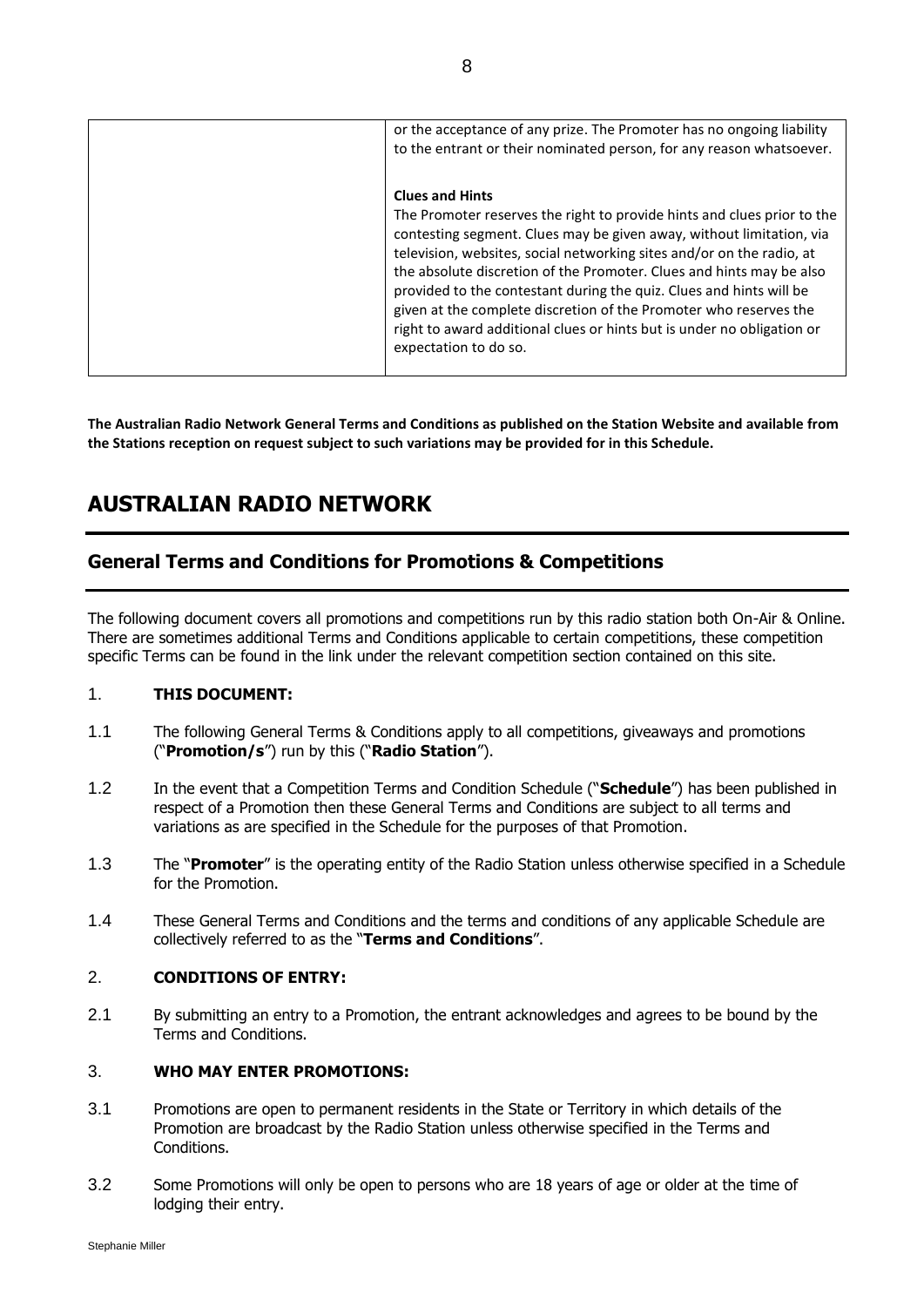- 3.3 The Promoter may specify health, fitness or other requirements for entry if a Promotion requires any form of participation on the part of the entrant or other persons. Such requirements will be determined by the Promoter at its discretion with regard to the health and safety of all participants.
- 3.4 The Promoter may at its discretion withdraw or exclude any person from the Promotion or participation in any prize based on that person's health or medical history.
- 3.5 Unless otherwise stated in a Schedule for a Promotion, each entrant may only enter a Promotion once.
- 3.6 Entries can only be made in an individual's own name and in their own capacity and no entry can be made for or on behalf of any other person, venture or organisation.
- 3.7 Promotions are not open to:
	- (a) employees of, or contractors to, the Promoter or any of its agencies involved with the Promotion;
	- (b) the spouse, de facto spouse, parent, natural or adopted child, or sibling (whether natural or adopted by a parent) of such employees and contractors (whether or not they live in the same household);
	- (c) any person who is discovered to have used or attempted to use any more than one name in order to qualify to win any Promotion run by the Promoter except in the case of a legal change of name;
	- (d) any person where that person or anyone from the same family or household has won a prize or prizes from the Promoter on the radio station or on any station owned or controlled by the Australian Radio Network valued either individually or collectively at more than **\$500 in the 30 days** prior to the commencement of the Promotion, or **\$20,000 in the 6 months** prior to the commencement of the Promotion.
- 3.8 Entrants must not have any prior criminal convictions, AVOs or Police records and the Promoter reserves the right to terminate their involvement with the Entrant if this sub-clause is found to be in breach at any time throughout the contesting period.
- 3.9 All contestants acknowledge and agree that the Promoter can rely on the Terms and Conditions and in particular, this Clause 3 even if the Promoter only learns of a person's ineligibility after the Promoter has or appears to have awarded the prize to the ineligible person. In those circumstances, the Promoter can require return of the prize or payment of its value to the Promoter.

# 4. **ENTRY REQUIREMENTS:**

- 4.1 All entries must be lodged in accordance with the requirements of the Terms and Conditions for the specific Promotion.
- 4.2 The Promoter is entitled at its sole discretion to reject or disqualify any entry which it determines to be incomplete or ineligible or which in the sole opinion of the Promoter contains unlawful, defamatory, offensive or other material which if published or broadcast would place the business interests of the Promoter at risk or adversely effect the goodwill, name or reputation of the Promoter.
- 4.3 All entries in any form, whether written or delivered by email, telephone, SMS or otherwise are deemed received only upon actual receipt of a complete and eligible entry by the Promoter. In the case of online entries by way of website or other communication application, an entry will not be deemed received unless and until a complete and legible entry is received onto the Promoter database. The Promoter shall have no responsibility for the failure of any means of communication whether within the Promoter's control or otherwise.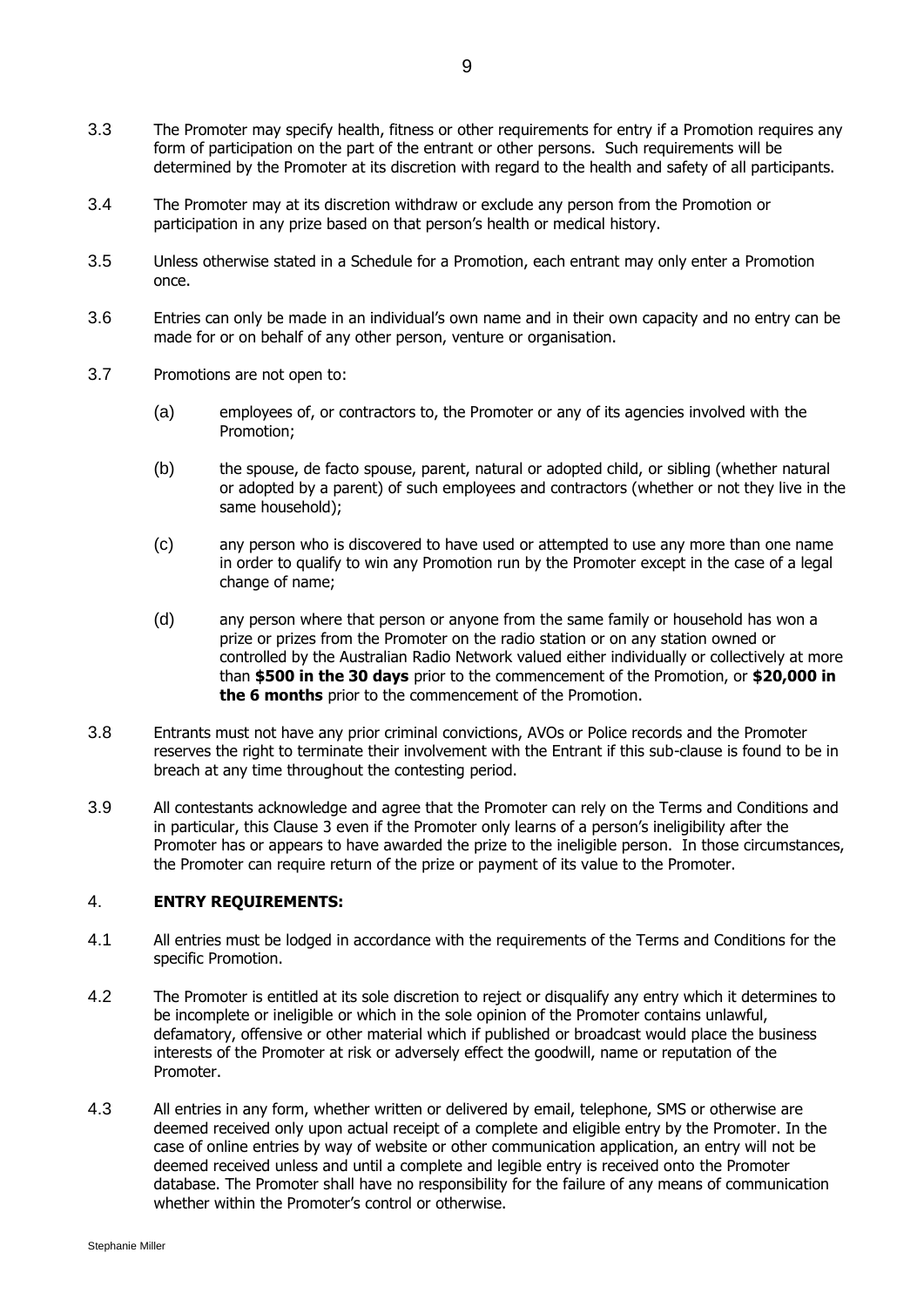4.4 Where entries are made by SMS, the maximum cost of each SMS is 55 cents (including GST). Participation will only be open to entries submitted from the Participant's own telephone and where such telephone allows caller ID, is SMS compatible and is connected via a service provider which allows the receipt of text and premier messaging.

### 5. **PRIZES:**

- 5.1 All prizes will be awarded either:
	- (a) where a Schedule applies in respect of the Promotion, as provided for in that Schedule; or
	- (b) in other cases as is published by the Promoter in respect of the Promotion.
- 5.2 All prizes must be collected within 3 months of the date of notification of winners as provided for below. Subject to the regulatory requirements of the individual States or Territories, prizes not collected within 3 months will be forfeited and will be redistributed into the prize pool of the associated station and used for alternative contest giveaways. See clause 16 regarding Prize Claim and Delivery.
- 5.3 All prize items are valued based on recommended retail pricing inclusive of GST and the Promoter takes no responsibility for any variation in item values.
- 5.4 Any taxes which may be payable as a consequence of a winner receiving the prize are the sole responsibility of that winner.
- 5.5 Prizes are non-transferable and may not be redeemed for cash.
- 5.6 All "cash" prizes will be paid to by bank transfer to the winner's nominated bank account. Payments will only be made to the account owned by the winner. Winner's must provide the correct details for their nominated bank account and they will not be compensated if incorrect details are provided resulting in cash prizes being paid to the wrong account. Alternatively, winners can request a cheque be drawn, payable to the winner only.
- 5.7 If the specified prize becomes unavailable due to general unforeseen circumstances, the Promoter may substitute a prize of like or equal value, subject to state regulations.
- 5.8 If the specified prize becomes unavailable due to acts of terrorism or acts of god (IE earthquake or other natural disaster). The Promoter and its associated promotional partners will not be liable for replacement of any prize.
- 5.9 If a prize comprises tickets or attendance at any function or event, the Promoter accepts no responsibility or liability in respect of the function or event. Should the function or event be cancelled, postponed or otherwise varied, including but not limited to by the substitution of the promoted performers, then the Promoter has no responsibility to provide alternate or substitute tickets or to provide any cash equivalent in substitute for the tickets. The winner will in all respects be bound by and comply with the terms and conditions applicable to such event or performance including but not limited to the requirements for responsible service of alcohol and the right of the Promoter, the organiser of such a function or event or their respective contractors or representatives the right to refuse the winner and/or any guests of the winner entry or service.
- 5.10 Where a prize includes backstage or other opportunities to meet performers or celebrities, all such opportunities are at the discretion of the relevant artist or celebrity and their management and the Promoter will not be responsible or liable in the event that such meet and greet opportunities do not take place and no replacement tickets, cash substitute or other compensation will be payable in any form by the Promoter in these circumstances.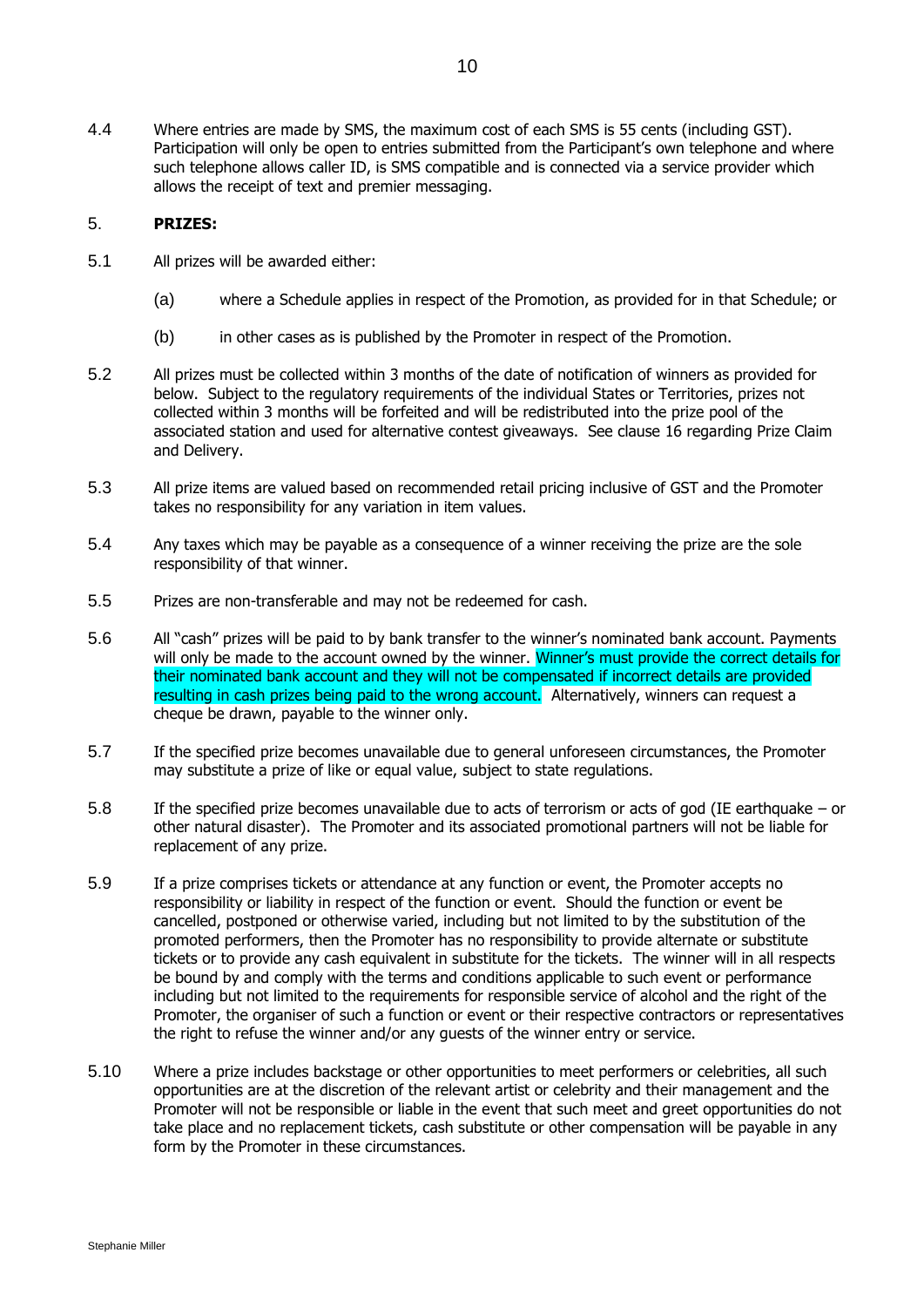- 5.11 If a prize includes attending an event where alcohol is served, then a winner and any accompanying guests must be 18 years of age or over and must carry with them at all times during such event valid photographic identification and must provide such proof of age for inspection on request.
- 5.12 If a prize comprises vouchers, then all vouchers will be subject to the terms and conditions of the provider of the vouchers and the expiry date specified by the provider of the voucher.
- 5.13 Unless otherwise specified, the class of travel for a travel prize incorporating an airfare is economy class.
- 5.14 Any prize comprising accommodation will be for accommodation costs only and does not include additional charges (such as mini bar, in-room entertainment, dry cleaning, room service or other additional charges) unless additional room service or other related charges are expressly stated to be included in the Schedule for the Promotion.
- 5.15 All prizes awarded are for the benefit of the entrant only unless otherwise specified in a Schedule for the Promotion and are non-transferable. Prizes must be used within the applicable time frames and dates specified for the purposes of the Promotion and may be subject to availability and school holiday or peak season exclusions.
- 5.16 Where a prizes includes travel, it is the responsibility of the winner to take out appropriate travel and related insurance at their own cost.
- 5.17 If a prize includes overseas travel then unless otherwise specified in a Schedule for the Promotion, the prize will exclude applicable Government taxes and charges. It is the responsibility of the entrant to ensure they and any accompanying persons hold valid passports and comply with all legal and regulatory requirements for the travel component of any prize. All travel is at the entrant's own risk and the Promoter accepts no liability or responsibility whatsoever in respect of loss or injury caused during such travel. Failure for any reason to utilise a prize comprising travel within the specified dates will result in the forfeiture of the prize.
- 5.18 The Promoter may at its absolute discretion withdraw or exclude any person from the Promotion or participation in any prize if that person at any time behaves in a manner which in the opinion of the Promoter or the staff contractors or representatives of the operator of any event comprising a prize in a Promotion is inappropriate or offensive or is or could be considered antisocial, dangerous or threatening or which may cause injury to themselves or any other person.
- 5.19 The decision of the Promoter will be final in determining the winner of each Promotion. This will include but not be limited to adjudicating on whether answers to quizzes are correct or otherwise and in the event of a tie or draw in a Promotion determining at its discretion which entrant shall be declared the winner.
- 5.20 If the Promoter becomes aware at any time, including after a winner has been announced, that an entrant has not complied with these Terms and Conditions or other terms and conditions of the Promotion, the entrant will have no entitlement to any prize and, as required by the Promoter, must return or repay the full value of any prize received.

# 6. **PARTICIPATION IN ACTIVITIES AND PRIZES AND INDEMNITY:**

- <span id="page-10-0"></span>6.1 Any entrant or winner participating in any activity for the purposes of the Promotion or in respect of any prize agrees to fully release and indemnify to the maximum extent permissible by law, the Promoter and Australian Radio Network and their respective contractors, employees, directors and officers in respect of any claim for accident, injury, property damage, financial lossor loss of life in connection with the entrant or winner's participation in the Promotion or prize.
- 6.2 The indemnity granted by each entrant and winner to the Promoter and Australian Radio Network and their respective contractors, employees, directors and officers pursuant to Clause 6.1 includes in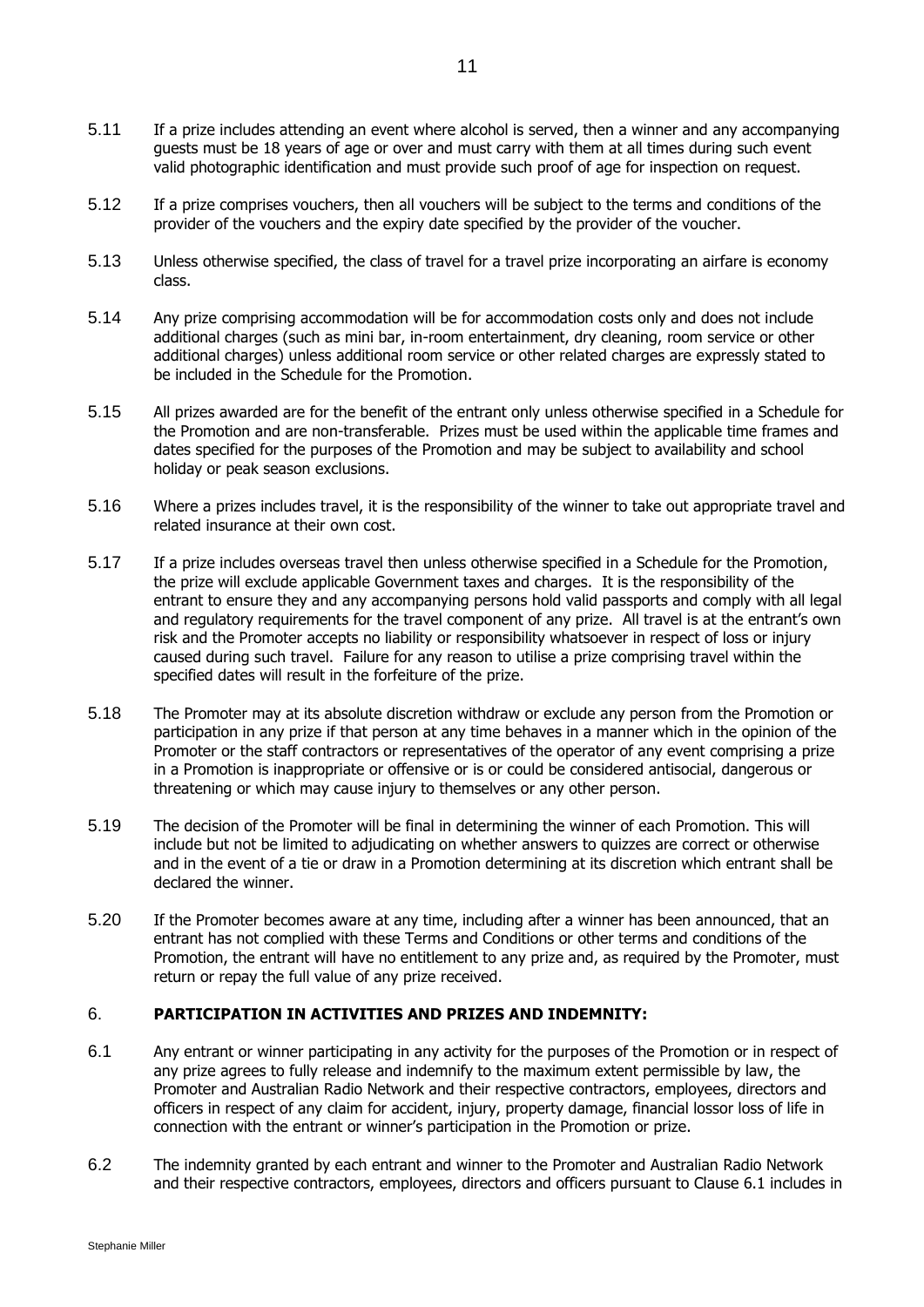respect of any cost, loss, expense, damage or liability whether direct or indirect or consequential, (present or future), and any fine or penalty incurred by the entrant or winner.

- 6.3 In respect of any prize comprising travel or any other activity, the winner expressly acknowledges that undertaking such travel or activity is at the winners own risk and sole discretion and that the winner will make their own assessment of the risks and of their own suitability to participate in or to undertake such activity or travel.
- 6.4 Each entrant and winner may at the discretion of the Promoter be required to execute a Deed of Indemnity & Release prior to their participation in a Promotion or prize in a form determined by the Promoter. The Promoter may deem an entrant ineligible to participate in a Promotion or ineligible to win a prize if they fail to provide such release or indemnity on request.
- 6.5 Unless otherwise specified in the applicable competition Schedule, winners may substitute a proxy to take part on their behalf – full details of proxy will need to be provided to the promoter prior to activity commencement. Such proxy to provide a release and indemnity in accordance with clause [6.1](#page-10-0) and otherwise to be bound by the Terms and Conditions of the Promotion.
- 6.6 Where an entrant or winner is under the age of 18, their parent or guardian will be required to sign the necessary indemnity and consent forms in order for the entrant to participate in the Promotion or prize.

# 7. **PRIZE COLLECTION:**

- 7.1 Prizes must be claimed in person unless the winner is advised otherwise by the Promoter. The winner will be required to provide photographic identification for the purposes of collecting the prize. The collection of prizes is the sole responsibility of the winner.
- 7.2 For cash prizes, photographic identification must be provided in person at least 5 business days in advance of the intended pick up date to enable cheques to be drawn. Photographic identification will also be required when collecting the prize.
- 7.3 Lost cheques will only be reissued within 6 months of their original issue date and only once.
- 7.4 A copy of the Terms and Conditions and/or a signed receipt and acknowledgement must be signed and endorsed by any winner to indicate his/her understanding and acceptance of these terms.
- 7.5 Prizes will only be awarded following winner validation and verification. The determination of the Promoter or such judges as are nominated by the Promoter are final and no correspondence will be entered into.
- 7.6 If a prize is mailed to an entrant by the Promoter the Promoter shall not be responsible for any replacement or compensation if the prize is lost or is delayed so that for example tickets arrive after their scheduled event. It is at the sole discretion of the Promoter whether or not to mail any prize.

# 8. **PUBLICITY:**

- 8.1 Each entrant consents to the content of their entry and any telephone entries or other call with the Promoter being recorded, broadcast and published online by the Promoter without payment.
- 8.2 If an entrant submits a photograph as part of a Promotion the entrant consents and hereby grants to the Promoter all rights necessary for the Promoter to edit and publish on its website the photograph at the Promoter's discretion and for other publicity purposes associated with the promotion of the Radio Station. The entrant warrants to the Promoter that all parties shown in the photograph have provided their consent for the purposes of the Promotion and that the photograph is in fact a photograph of the entrant where this is a requirement of the Promotion.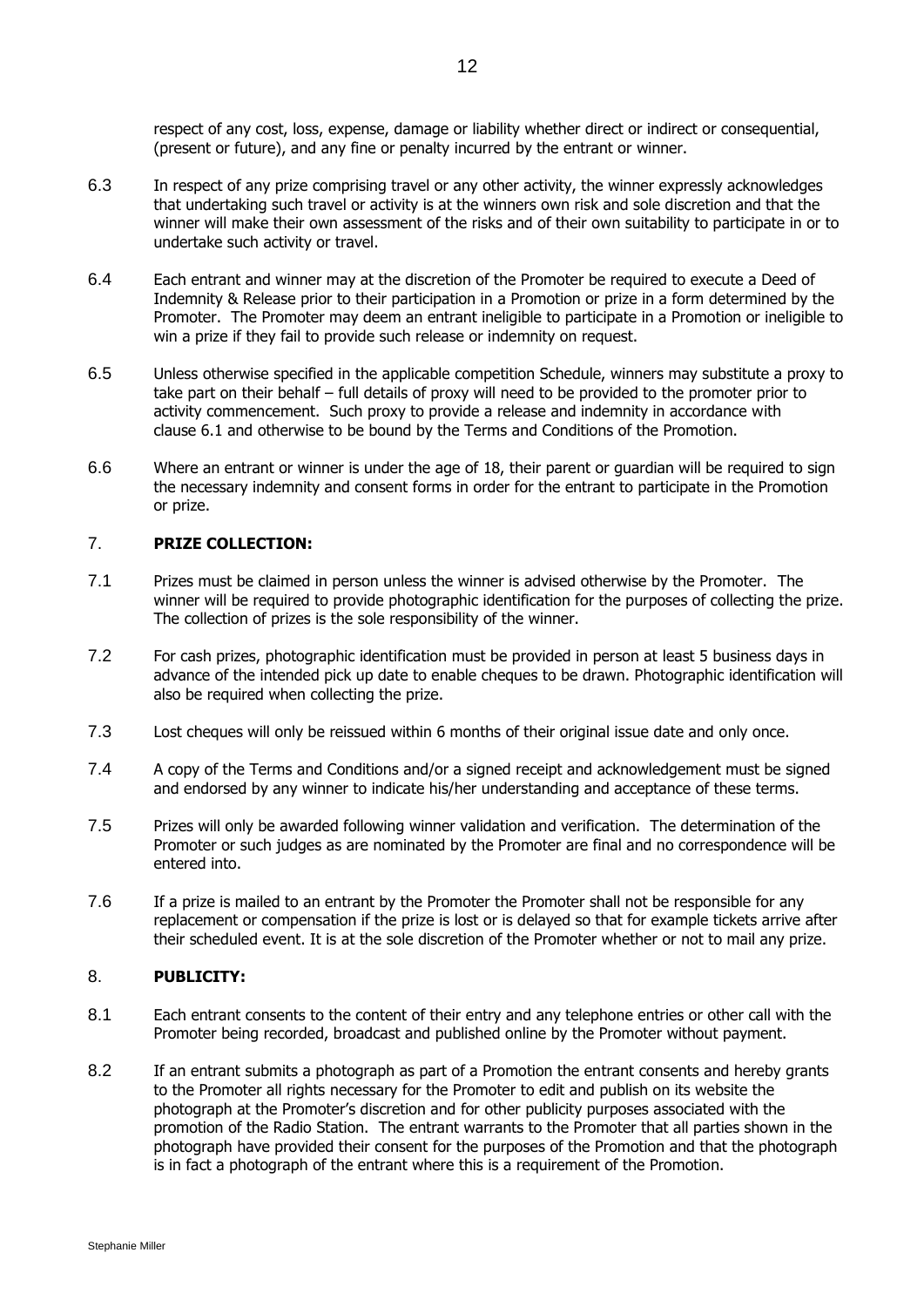8.3 Acceptance of a prize constitutes permission for the Promoter to use winner's name, suburb of residence, recording of winner's voice, photos and likeness and filming for advertising and promotional purposes by the Promoter for broadcast by radio and for use on line without compensation, unless otherwise prohibited by law. The winners name will NOT be used or listed in any other form of media without the explicit and written permission of the winner.

# 9. **EXCLUSION OF LIABILITY:**

- 9.1 The Promoter takes no responsibility for the loss of prizes due to incorrect or imprecise delivery details provided by an entrant.
- 9.2 The Promoter makes no representations or warranties as to the quality, suitability or merchantability of any goods or services offered as prizes.
- 9.3 To the extent permitted by law, the Promoter is not liable for any loss suffered or sustained to personal property and including, but not limited to consequential (including economic) loss by reason of any act or omission, deliberate or negligent, by the Promoter, or its servants or agents, in connection with the arrangement for supply, or the supply, of any goods or services by any person to the prize winner(s) and, where applicable, to any persons accompanying the winners.
- 9.4 A winner (or his or her guests, parent or guardian as appropriate) may be required to sign and return any liability release provided by the Promoter and/or its contractors as a condition of the prize being awarded. Failure to return the signed releases and indemnities will result in the entitlement to the prize being forfeited and the selection of another winner.

### 10. **OWNERSHIP OF ENTRIES:**

10.1 All entries (whether in written, audio or visual form, or a combination of those) become and remain the property of the Promoter (subject to the limits contained in the Privacy Statement).

# 11. **DISQUALIFICATION:**

- 11.1 The Promoter is not responsible for lost, interrupted communications or unavailable network server or other connections, failed telephone, mid-delivery or computer transmissions or other errors of any kind, whether human, mechanical or electronic. For the avoidance of doubt, the Promoter is not responsible for technical delays associated with the IP delivery or the carriage service. Entrants in promotions that involve a cue to call may experience varying delays depending on their mode of reception.
- 11.2 The Promoter assumes no responsibility for any error, defect, delay, theft or unauthorised access to or alternation of entries. Subject to any written directions given under the applicable law, if for any reason, the Promotion is not capable of operating as planned, including infection by computer viruses, tampering, unauthorised intervention, fraud or any other causes beyond the control of the Promoter which corrupts or affects the administration, security, fairness, or proper conduct of the Promotion, then the Promoter reserves the right, at its sole discretion, to cancel, terminate, modify or suspend the Promotion.
- 11.3 The Promoter reserves the right, in its sole discretion, to disqualify any individual for:
	- (a) tampering with the entry process, including exceeding any limitation on the numbers of entries, or any other process as determined by the Promoter that in any way affects the fairness of the promotion;
	- (b) tampering with the operation of the Promotion or any web site of the Promoter or associated with the Promotions;
	- (c) acting in violation of these Terms and Conditions; or